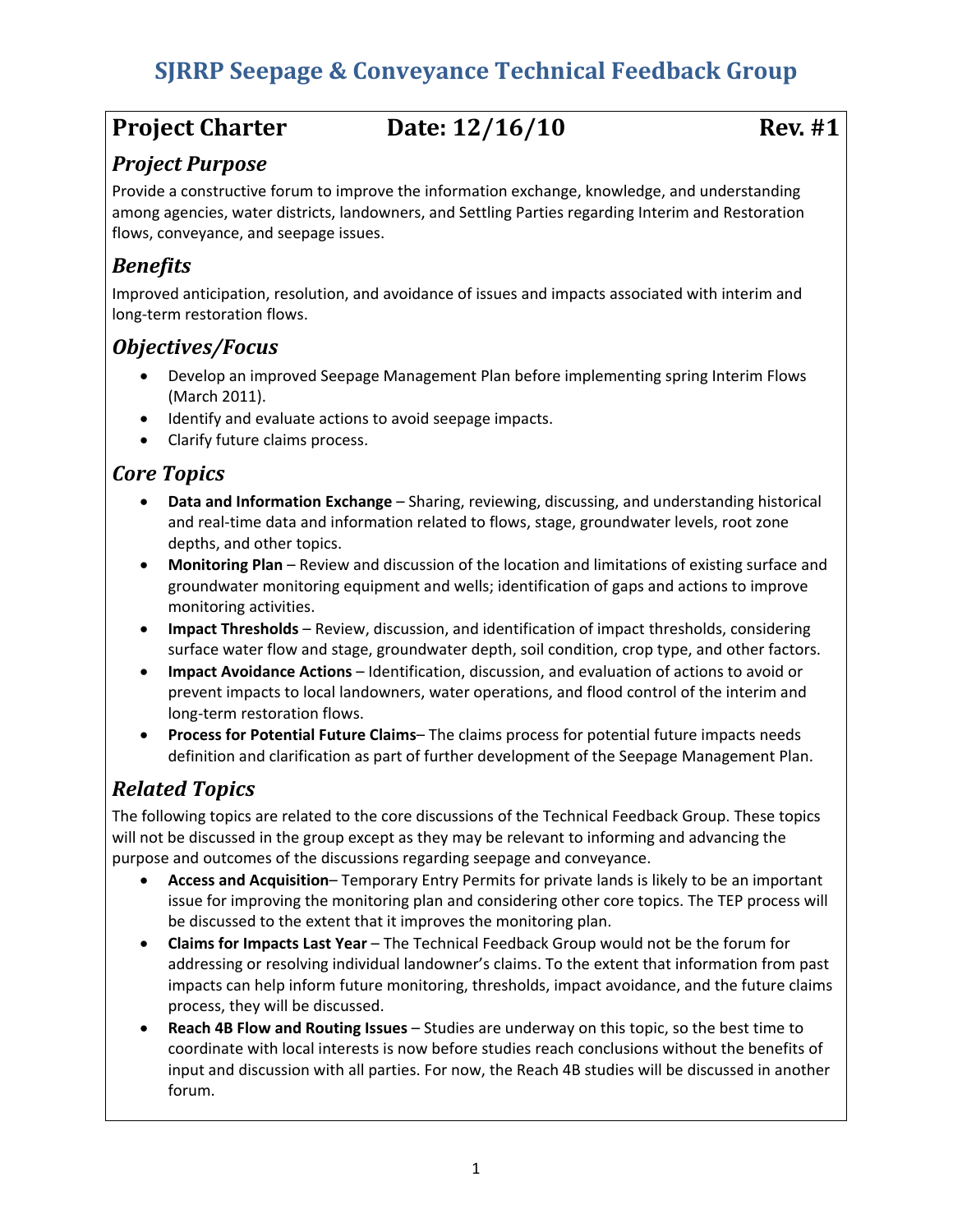# **SJRRP Seepage & Conveyance Technical Feedback Group**

- **Flood Management and Levee Improvements** Consider and discuss how flood management system could be affected by restoration flows and how flood system improvements could be used to address seepage impacts and other issues.
- **Funding** Increase understanding of the sources of funds and the likely timing to implement seepage avoidance actions, restoration projects, and flood management.

# *Deliverables and Major Milestones*

| When          | What                                                                              |
|---------------|-----------------------------------------------------------------------------------|
| Dec. 17, 2010 | <b>Monitoring Well Atlas</b>                                                      |
| Jan. 10, 2010 | Comments due on monitoring locations and potential / historical seepage locations |
| Jan. 10, 2010 | <b>Draft Thresholds</b>                                                           |
| Jan. 31, 2010 | Comments due on draft thresholds                                                  |
| Jan. 31, 2010 | Draft Operations forms - Bench Evaluation, Daily Flow Evaluation, Seepage Hotline |
| Feb. 18, 2010 | Draft Seepage Monitoring and Management Plan                                      |
| Mar. 1, 2010  | Comments due on draft operations forms                                            |
| Mar. 1, 2010  | Responses to threshold comments                                                   |
| Mar. 11, 2010 | Final Seepage Monitoring and Management Plan                                      |

# *Meetings & Process*

- Three to five half‐day meetings between December 2010 and March 2011.
- Conference calls between meetings as necessary to exchange specific topical information.
- Invite technical specialists and specific landowners as needed depending on the topic and geographic focus of discussions.

### *Communications & Decisionmaking*

- **Communications** The meeting participants will maintain responsibility for bringing forward issues, concerns, and ideas from their constituents who are not able to attend the meetings and informing and educating constituents of the information and discussions from each meeting.
- **Decision‐making** Reclamation and its partner agencies maintain decision authority on the implementation of the San Joaquin River Restoration Program. The Technical Feedback Group is a forum for discussion and information exchange and will not be providing joint recommendations to the federal and state agencies or making any decisions regarding program implementation.

### *Participants*

The Technical Feedback Group meetings are open to the public and will be announced on the SJRRP website (www.restoresjr.net). The following are the key participants with subject matter knowledge to contribute to the Technical Feedback Group meetings.

| <b>Name</b>    | Organization | Category |
|----------------|--------------|----------|
| Jason Phillips | Reclamation  | Agency   |
| Dave Mooney    | Reclamation  | Agency   |
| Stephen Lee    | Reclamation  | Agency   |
| Ali Forsythe   | Reclamation  | Agency   |